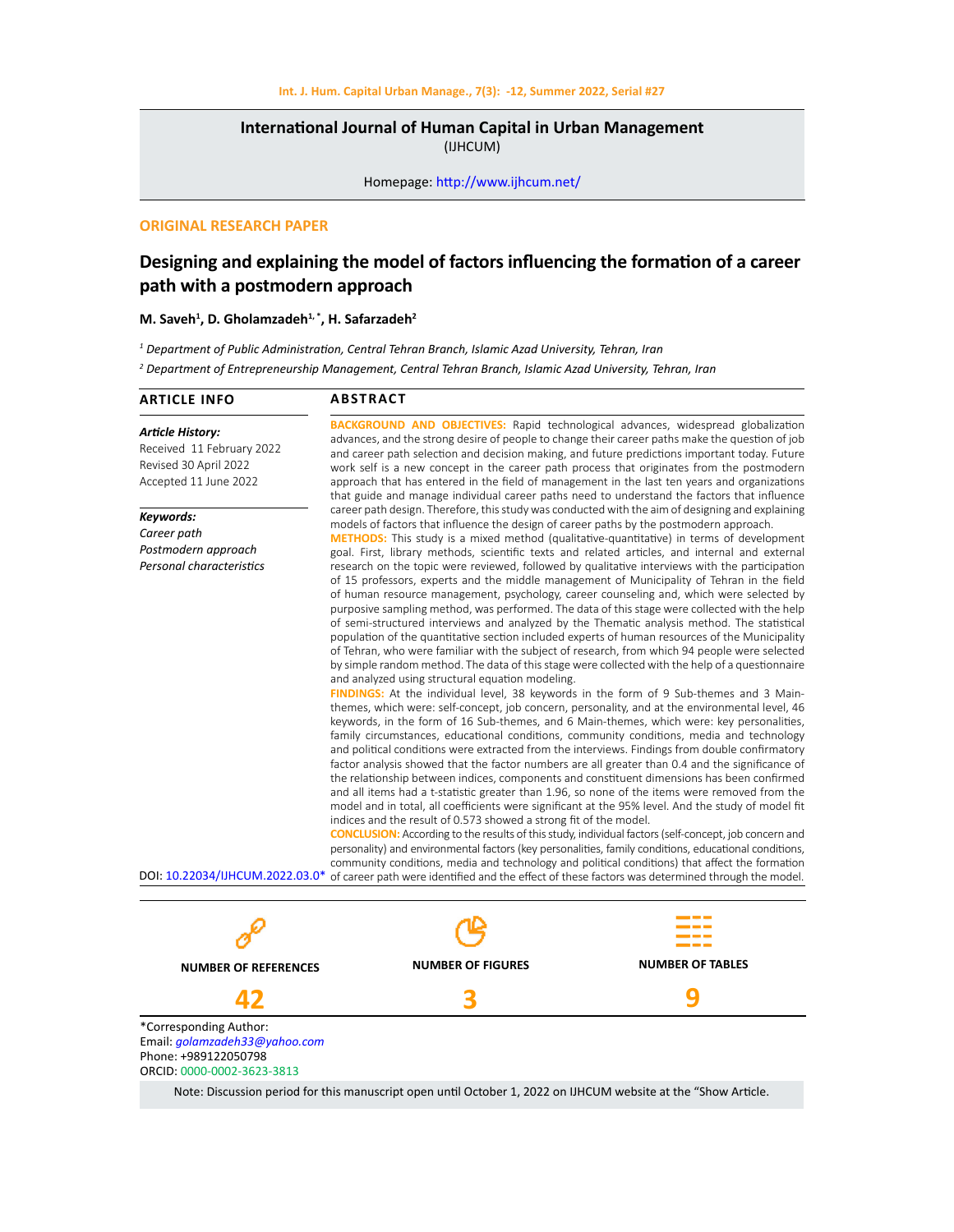# **INTRODUCTION**

From the moment humans turn to the world, from birth to death, humans grow, evolve, and go through various stages of growth. One of the dimension of human growth is the career path. This has a continuous and evolutionary process throughout a person's life and is done in parallel with human growth (Hartung *et al*., 2005; Mayer, 2018). Nowadays, career path is considered as a process that includes all the roles of an individual in life, going through the stages of growth and performing the tasks related to each stage, and achieving self-satisfaction and that of society along the way (Gyansah and Guantai, 2018; Karacan-Ozdemir and Ayaz, 2021). Career paths have become discontinuous and without boundaries (Arthur and Rousseau, 1996), becoming more pronounced with increasing periods of transition and job uncertainty, for example, employees often change companies and rarely stay in a stable job (Pfeffer and Baron , 1988). People choose careers and career paths that are more in line with their current and future values and needs (Rousseau *et al*., 2006). From a general point of view, career path theory can be divided into traditional, modern and postmodern theories. Traditional approaches include theories of traits and types that examine the characteristics of each individual. For example, in the theory of Myers Briggs and Holland, personality traits are presented in different categories, and in Davis theory, skills, needs and values are examined. In these theories, after examining the characteristics of the individual, the occupational characteristics are examined and finally the personal characteristics are harmonized with the occupational characteristics (Zunker, 2021). Modern approaches can be considered as theories that move from static to dynamic and focus on specific areas, the most important of which are the theory of social learning and the theory of social cognition (Miller, 2006). In the modern approach, the role of beliefs and learning in various occupational topics is discussed (Brown and McPartland, 2016). Postmodern approaches include career path construction theories that are constructivist psychological approaches (Maree, 2020). This approach includes theories that believe in the personal truth and reality of each individual. These theories believe that each person has a personal attitude and perception of life events and relationships and presents their chosen behavior in the face of problems, behavior that is derived from meanings related to experiences with others (Hartung

2

and Taber, 2008). In postmodern approaches, much emphasis is placed on giving meaning to people's careers. In this approach, to examine issues related to a career path, personal experiences of each person's life are used, and human life is viewed as a steady and continuous process (Savickas, 2016). Postmodern approaches are not subject to a specific pattern such as the traditional and modern approaches and focus more on understanding the life story of people and the story and anecdote of life (Goodson and Gill, 2011; Brott, 2004).Savikas career path construction theory is a postmodern career path theory that emphasizes selfregulatory resources to create person-environment fit [\(Savickas, 2016\).](https://www.sciencedirect.com/science/article/abs/pii/S0001879116300598) This theory sees future work self as a source of motivation in the career path for personalenvironment adaptation (Zijun *et al.*[, 2015\).](https://www.sciencedirect.com/science/article/abs/pii/S0001879114001237) Therefore, in this study, the career path is examined with a postmodern approach. The advent of nonlinear career paths has led researchers to the idea of how they can pay more attention to how peo ple themselves can actively shape their future careers (Seibert *et al*., 2001 Campion, 2010). Acknowledging the active role of individuals in organizations is a departure from the traditional belief about the responsiveness and passivity of employees to their environment (Parker *et al*., 2011), also, on a broader scale, it confirms the importance of the proactive nature of employees in the workplace (Grant and Ashford, 2008). The proactive feature states that people do not wait to be instructed on what to do, and it is not only when a problem arises that they take action, but they can anticipate opportunities and problems and actively shape themselves to the conditions in such a way as to shape a different future (Strauss and Kelly, 2016). Proactive features requires a goal-setting process in which people visualize and plan for a different future. perform specific behaviors, and lead to work progress. The more effectively people engage in the goal-setting process and the greater the effort to achieve the goal, the greater the likelihood of achieving a different future and major change (Parker *et al*., 2011). Creating a proactive goal consists of at least two processes: envisioning and planning (Frese and Fay, 2001). Envisioning involves the perception of a present or future problem or opportunity and the perception of a different future that can be achieved by actively engaging in that problem or opportunity. Envisioning involves predicting future consequences and mentally replacing a person, situation, or event at a specific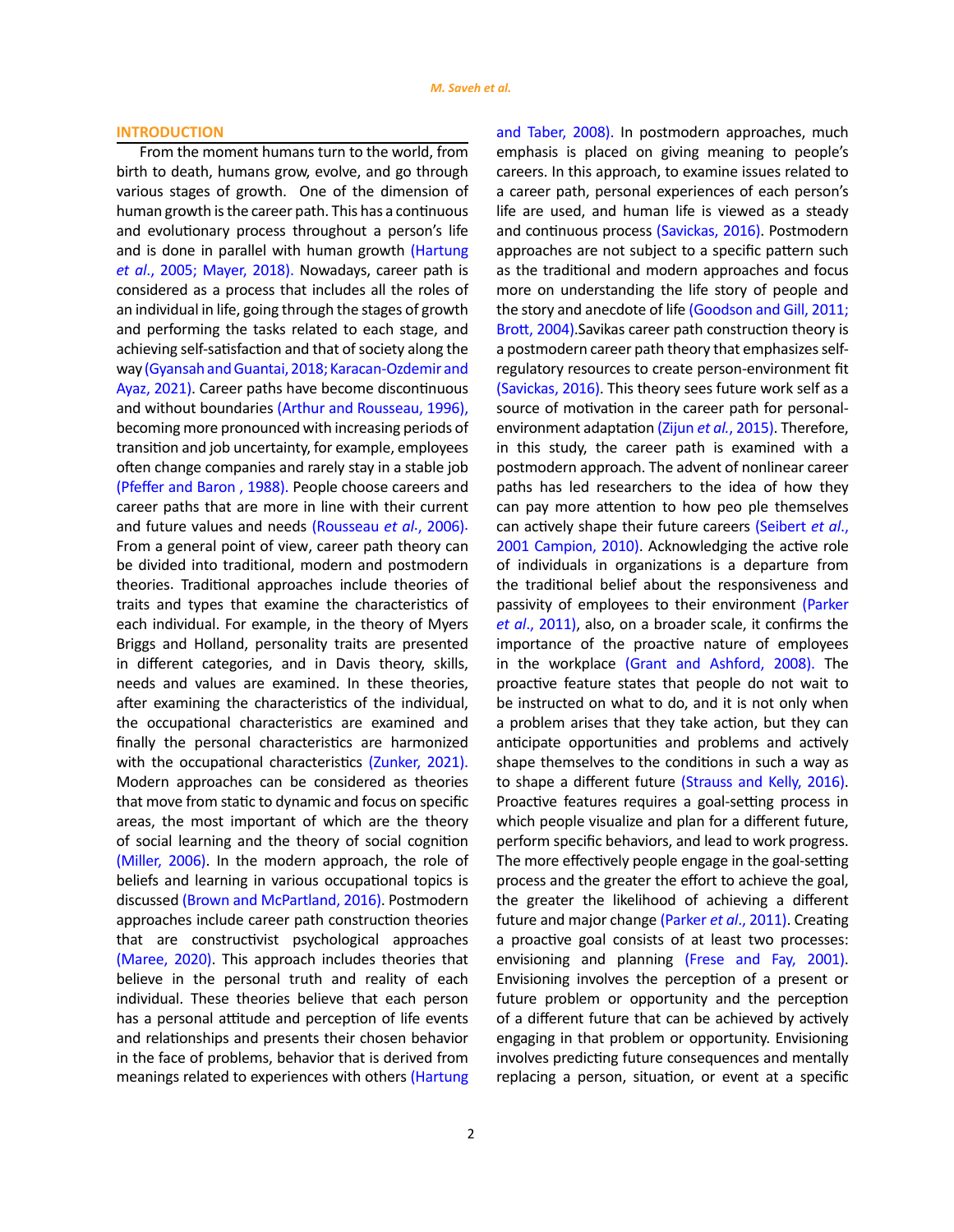point in time (Grant and Ashford, 2008). According to Brandtstädter (1999), as people move through their life cycle, they constantly re-evaluate and reinterpret their goals and plans in response to past events and in response to changes in their abilities, motivations and needs. Job foresight is a concept that affects the formation of a person's career path by creating a mental image of work future (Strauss *et al*., 2012). The concept of future work self that has entered the field of management and research since 2012 has examined most aspects that include the consequences of future work self but no research that is focused on the comprehensively on the factors affecting its formation has not been done so far. In Iran, too, no research has been done on the subject of future work self, and from this perspective, the present study is completely new and innovative. In Tehran Municipality, job and post shifts are abundant and considering that the experts of human resources of Tehran Municipality became acquainted with postmodern theories of career path and related concepts during the training courses, the researcher decided to design and explain the model of factors influencing the formation of career path with a postmodern approach to answer the question: what are the factors influencing the formation of career path?

### *Literature review*

Nowadays, considering sweeping changes, successful and effective organizations are those organizations which can predict changes and transformations and direct these changes in the way to create optimal transformations in order to make a better future in addition to adjust with contemporary society changes (Talebi *et al.*[, 2015;](https://www.researchgate.net/publication/270902120_SME_alliance_performance_The_impacts_of_alliance_entrepreneurship_entrepreneurial_orientation_and_intellectual_capital) [Tajpour](http://www.ijhcum.net/article_30800_dbefd2e4841645894bb8ec935ca46d0b.pdf) *et al.*, [2018\).](http://www.ijhcum.net/article_30800_dbefd2e4841645894bb8ec935ca46d0b.pdf) The concept of Future Work Self-concept was first introduced by Strauss *et al*. (2012). It is an image and visualization of the person in the future that reflects the person›s hopes and aspirations in relation to work. FWS is part of the dynamic individual system that leads to risk motivation and ushers to ambitious goals and individual planning and creativity in achieving goals. This source of motivation creates self-productive goals and strategies to guide professional behavior in the future. The differences between a person›s current and future work are mainly identified through comparisons and mental simulations, which in turn motivates them to invest in future-related behaviors (Zhang *et al*., 2016). Hicks and King (2011) showed

3

that positive imagery of the future can lead to positive expectations of the future. A person tries to imagine himself with all the goals, dreams, and abilities which have been achieved, according to the tasks and goals that have been set for himself. FWS for employees is a tool such as a «work compass» that helps people orient their careers by smoothing motion in the fog and showing the right path across multiple routes (Lin *et al.*, 2016) and causes one can focus on information that is relevant to the future of one›s work and tries to identify contradictions and threats and create a balance between information and feedback. The root of FWS is the self- concept and has three structures of hope and desire, expectations of oneself and fear and anxiety (Zhang *et al*., 2016). The self- concept affects one's behavior, such as motivation, creating images of one's future in desirable and unfavorable states, creating a conceptual connection between cognition and motivation. At best, an employee with strong communication skills can envision the position of a human resource manager or public relations manager. One connects one's self- concept to one who wants to become one in the future, and this image is the motivation and stimulant to achieve the ideal future (Javornik *et al*., 2021). In fact, futurism is a work that originates from individual desires, desires, threats and fears, but these ideals and fears are influenced by specific social, cultural, environmental trends of the individual and the values of society (Giacalone and Jurkiewicz, 2010). According to Pfeffer (1983), the information that a person receives from the social environment influences the formation of a person's tendencies and attitudes, and behaviors. Such information causes a person to pay attention to a particular attitude (such as a particular work environment), and eventually, cause behaviors and attitudes that are dominant in the person. Organizations are social systems that aim to meet social and individual needs and they require efficient members to survive [\(Hosseini, 2020\)](http://www.ijhcum.net/article_44275.html).

According to the systematic review of the theoretical foundations and research background and Table 1, the design and explanation of the model of factors affecting the formation of the career path with a postmodern approach (future work self) was done. Since future work self is an interdisciplinary subject, the subject area of this research is human resources and psychology and it has been done as a case study in Municipality of Tehran. The current study have been performed in Tehran in 2021.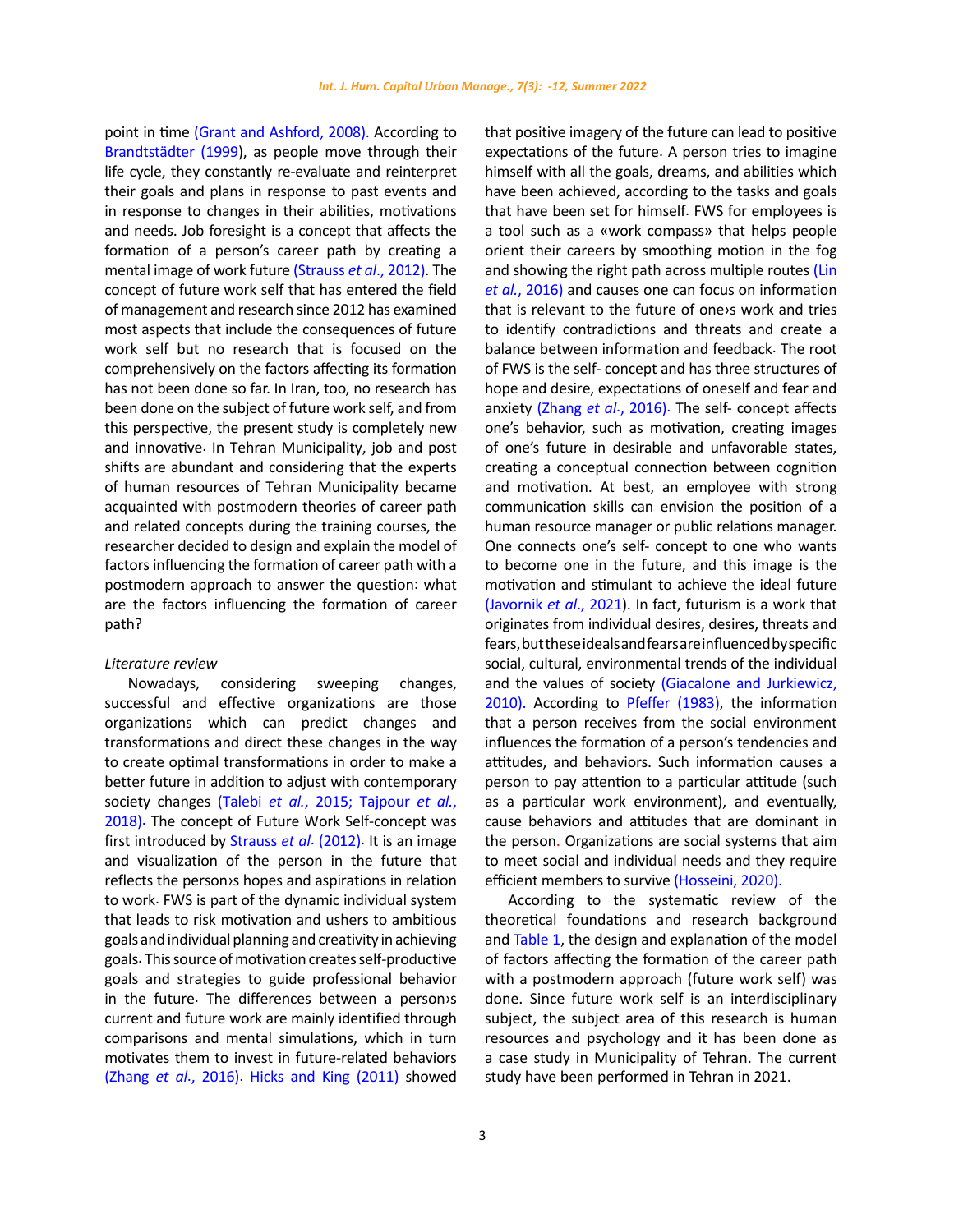# *Designing the model of factors affecting the career path*

| Reference                                          | Research topic                                                                                                                                                                                                  | Research results                                                                                                                                                                                                                                                                                               |
|----------------------------------------------------|-----------------------------------------------------------------------------------------------------------------------------------------------------------------------------------------------------------------|----------------------------------------------------------------------------------------------------------------------------------------------------------------------------------------------------------------------------------------------------------------------------------------------------------------|
| Parker et al. (2011)                               | Making things happen: A model of<br>proactive motivation                                                                                                                                                        | The researchers examined proactivity and found that individual<br>differences (personality, values, knowledge and ability) and<br>environmental factors (leadership, jockeying, interpersonal<br>relationships and processes) affect proactive goals<br>Researchers have investigated the role of motivational |
| Wu and Parker (2011)                               | Proactivity in the work place: Looking<br>back and looking forward                                                                                                                                              | mechanisms that underlie proactivity and futurism, and have<br>found that individual differences and environmental factors<br>influence proactivity                                                                                                                                                            |
| Cai et al. (2015)                                  | Self-esteem and proactive personality<br>as predictors of future work self and<br>career adaptability: An examination<br>of mediating and moderating<br>processes                                               | Using career construction theory and self-verification theory, the<br>researchers examined work futurism and found that self-esteem,<br>proactive personality, career exploration, and career adaptability<br>influence work futures                                                                           |
| Kasaei Isfahani et al,<br>(2015)                   | Comparison of the effectiveness of<br>traditional, modern and postmodern<br>approaches to career counseling on<br>increasing the adaptability of the<br>career path of students of the<br>University of Isfahan | Researchers examined career path counseling from the<br>perspective of three approaches: traditional, modern and<br>postmodern, and found that the impact of modern and<br>postmodern approaches on career paths is greater than the<br>traditional approach                                                   |
| Savickas (2016)                                    | Reflection and reflexivity during life-<br>design interventions: comments on<br>career construction counseling                                                                                                  | The researcher examined various job counseling and determined<br>that the characteristics of the environment and everything that<br>happens to a person during life affect the career path of the<br>person                                                                                                    |
| <b>Sharf (2016)</b>                                | Applying career development theory<br>to counselling                                                                                                                                                            | The researcher examined career paths using career development<br>theory, gave several case studies of career counseling, and<br>showed that the characteristics of the environment, key<br>personalities, and influential people influence the formation of a<br>person's career path                          |
| Zhang et al. (2016)                                | Future work self-concept,<br>measurement and related research                                                                                                                                                   | Researchers have explored work futurism as a futuristic concept<br>and determined that self-esteem, proactive personality, and<br>career exploitation affect future work self                                                                                                                                  |
| Zikic and Kehe (2016)                              | Job loss as a blessing in disguise: the<br>role of career exploration and<br>planning in predicating<br>reemployment quality                                                                                    | Researchers examined career adaptability and found that self-<br>concept and social support are influential in shaping a person's<br>career path                                                                                                                                                               |
| <b>Urdzinca-Merca and</b><br><b>Dislere (2018)</b> | Information and Communication<br>Technology-Based career guidance<br>model for young people                                                                                                                     | Researchers have found that career counselors use information<br>and communication technology in counseling and training<br>professionals to influence youth employment through educational<br>content                                                                                                         |
| Hossaini et al. (2020)                             | Identifying and ranking the factors<br>affecting the anchors of employees'<br>career path                                                                                                                       | Researchers examined career anchors and found that technical-<br>functional orientations, government management, independence<br>and independence, security and stability, creativity-<br>entrepreneurship, sense of service and self-sacrifice, sense of<br>work and valuable income influence job choice     |
| <b>Falco and Shaheed</b><br>(2021)                 | Putting theory into practice: a<br>conceptual framework for career<br>group counseling in school settings                                                                                                       | The researchers found that group counseling for students is a way<br>to provide career development services and affects the formation<br>of their career path                                                                                                                                                  |

| Table 1: Studies and research conducted in relation to the subject of research |  |
|--------------------------------------------------------------------------------|--|

# **MATERIALS AND METHODS**

The present research is developmental based on the type of purpose and in terms of method, qualitative and quantitative, and has an inductive and deductive approach and it is also cross-sectional research in terms of time horizon, which has been conducted in the field in two stages. In the first stage, the theoretical foundations and background of the research were examined and the initial indicators of the model were extracted. At this stage, books,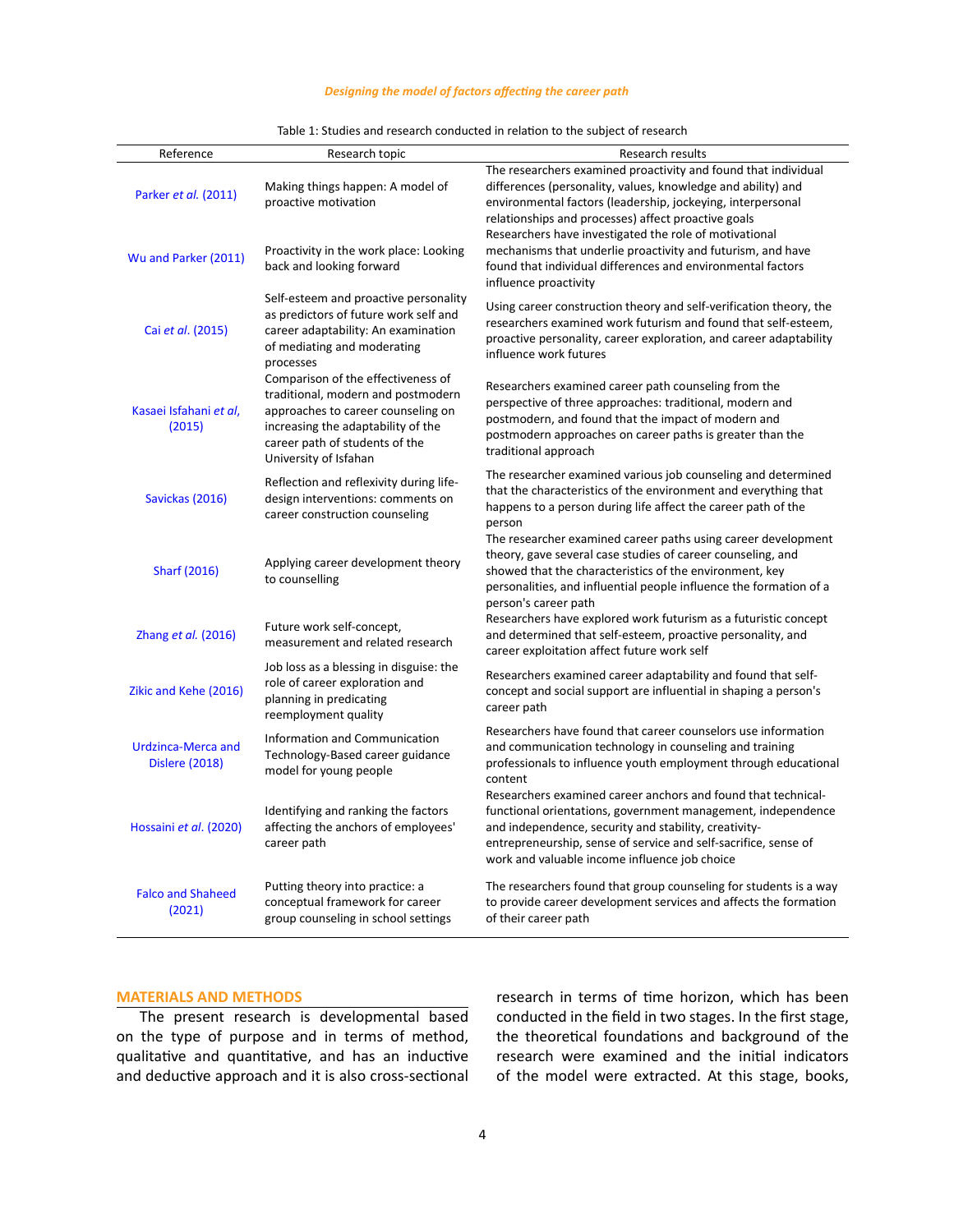articles, sources and electronic data contained in information sources were reviewed. Access to these resources through internal databases (such as Jihad Daneshgahi Scientific Information Center, comprehensive database of articles and conferences, Iran Research Institute of Information Science and Technology, etc.) and reputable foreign databases (such as Science Direct, Emerald, Online Library, Psychent, etc.). The data collection tools of this stage were receipts and notes that were used to record indicators, components and dimensions. In the second stage, semi-structured interview tools were used to obtain the opinion of experts and Thematic analysis method was used to analyze the interview data. This method is done in 6 steps: 1) familiarity with the data, 2) creating primary codes, 3) search for selective codes, 4) formation of subthemes, 5) naming of main themes, 6) preparation of reports [\(Clarke and Braun, 2006\).](https://www.tandfonline.com/doi/abs/10.1191/1478088706QP063OA) Participants in the qualitative section and interview courses were professors and experts in the field of human resource management, psychology, career counseling, and middle managers of the Municipality of Tehran, who made a total of 15 people as the members of the specialized panel as follows: professors of human resource management, organizational behavior and government management (5 people), experts in psychology and job counseling (5 people) and middle managers of The Municipality of Tehran (5 people). A basic prerequisite for selecting members of the expert panel was that they have experience with the topic and were familiar with the subject. The sampling method in the qualitative part was judgmental and purposeful and the selection of samples was continued until the data adequacy or theoretical saturation was reached. In the quantitative part, 124 people were the statistical community of human resources experts of the Municipality of Tehran, who were familiar with the subject of work foresight and according to Morgan table, the questionnaire was randomly distributed among 94 of them. Qualitative data collection tools were semi-structured interviews. The questions asked in the interviews were: "Have you ever dealt with people who have a vision of their future career in mind, how these people drew their mental image for you and talk about it?" Then the main question of the research was asked: "In your opinion, what factors affect the formation of this image in people's minds?" Since the interview was conducted in a semi-structured manner, the rest of the questions were formed during the interview and according to the interviewee. The interview went so far that the participants no longer had anything to present. The content validity of the interviews was examined based on the opinions of experts and used after confirmation. The interviews were validated using the Guba and Lincoln (1994) four criteria, which include: Credibility, dependability, transferability, and Conformability. The confirmation of the validity and reliability was evaluated by selecting the interviewees who dealt with the subject under the study. In addition, the validity and reliability were assessed by reviewing and analyzing the research findings several times by experts. Finally, to ensure the transcripts, the interviewees were asked to review the transcript summary and confirm whether it really reflects their point of view. Furthermore, the experts were asked to read the main and sub-themes and re-examine the transcripts to ensure that the main and sub-themes were properly presented. To assess reliability, the stability index was used. Achieving conformability would be possible during data collection and analysis during research, review of raw data, interpretations, suggestions, and findings (Andreas, 2003). If the coding process is credible, the results of the interviews will be reliable. To evaluate the reliability of the interview coding process in Thematic analysis method, the stability index can be used (Abbaszadeh, 2012). The research consistency index is calculated by following formula (Bowen and Bowen, 2008).

# Number of agreements  $\times 2$ <br>Total number of codes = Stability index

In the next stage, 2 interviews randomly were selected from each group of interviewees (professors, psychologists and middle managers in the Municipality of Tehran) and each of them was coded twice at two different times with an interval of one month. The stability index in interviews with professors, psychologists and the middle managers of the Municipality of Tehran were 91%, 87% and 85% respectively, which showed the appropriate reliability of the interviews. The data were analyzed in two stages of open and axial coding. In this way, the main codes were extracted and finally the main themes were identified. After determining the indicators, a researcher-made questionnaire was designed to collect data and provided to human resources experts who were familiar with the concepts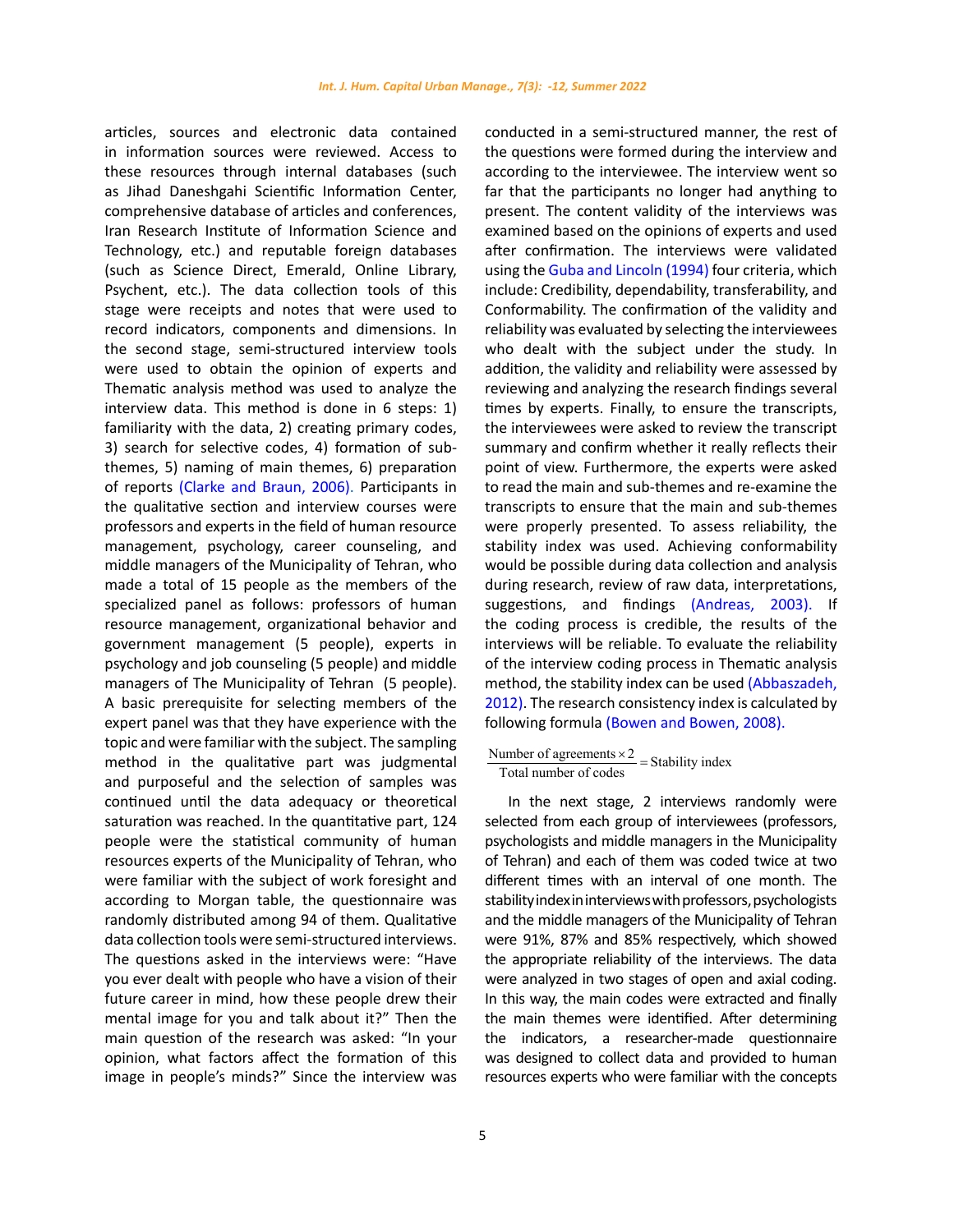#### *M. Saveh et al.*

related to the career path during training courses and were selected by simple random sampling method. The reliability of the questionnaire was assessed by Cronbach's alpha. Moreover, in order to assess the validity, confirmatory factor analysis and Amos software were used. The conceptual model of the research was evaluated by the structural equation model and the reliability of the structure was assessed by convergent and divergent validity through Smart PLS software.

### **RESULTS AND DISCUSSION**

After analyzing the interviews using MAXQDA software, the data were analyzed in two stages of open and axial coding and the interviews were validated using four criteria Guba and Lincoln (1994). The qualitative method is shown in Tables 2 and 3. The results obtained from the qualitative method are shown in Table 2.

 According to Table 2, 9 Sub-themes and finally 3 Main-themes were extracted from the combination of keywords at the individual level. According to Table 3, from the combination of keywords, 16 Subthemes and finally 6 Main-themes were extracted at the environmental level. The data collection tool was a researcher-made questionnaire in the quantitative part. A questionnaire with 78 questions that was provided to the statistical community after design.

Using Kolmogorov-Smirnov test, it was found that the research data did not have a normal distribution, so in the inferential analysis of the data, nonparametric methods and software were used. Since the value of Kaiser-Meyer-Olkin Measure of sampling adequacy (KMO) index was 0.789 (more than 0.6), so the number of samples is sufficient for factor analysis, also the sig value of Bartlett test is less than 0.05 indicates factor analysis for identification the structure of the factor model is appropriate (Table 4).

Through confirmatory factor analysis test, the validity of the structure was measured by Amos software Fig. 1, the results of which are shown in Table 5.

Considering that the factor numbers are all greater than 0.4, their significant relationship with the related variable is confirmed. Cronbach's alpha was used to evaluate the reliability, which was confirmed at the individual level with a value of 0.785 and at the environmental level with a value of 0.875.

In order to evaluate the conceptual model of the research and also to ensure the existence or non-existence of a causal relationship between the research variables and to investigate the appropriateness of the observed data with the model, the research hypothesis was tested using the structural equation model(SEM). Factors were coded according to Table 6.

The coefficients and parameters obtained in Fig. 3 indicate the significance of all the obtained coefficients, since the value of the significance test for each of them is greater than 1.96 and less than -1.96. Based on the analysis results, all dimensions listed in Tables 2 and 3 were confirmed. In other

| Row            | key words                                                                                                                                           | Sub-themes                                               | Main-theme   | Frequency |
|----------------|-----------------------------------------------------------------------------------------------------------------------------------------------------|----------------------------------------------------------|--------------|-----------|
| 1              | Enthusiasm - Attraction - Interest - Desire - Hope and Desire -<br>Attraction - Motivational Parameters - Preferences                               | Desire and<br>motivation                                 |              |           |
| $\overline{2}$ | Talent-Ability- Capability-Creativity- Aptitude                                                                                                     | Talents and<br>abilities                                 | Self-concept | 110       |
| 3              | Individual values - Ignoring the family because of work - Competing<br>with others                                                                  | Individual values                                        |              |           |
| 4              | Self-esteem - A positive feeling about oneself - Values oneself                                                                                     | Self-esteem                                              |              |           |
| 5              | The Importance of Work - Career Concern - Career Foresight                                                                                          | Concern                                                  |              |           |
| 6              | Job Awareness - Job Information - Theoretical Foundations of Job -<br>Aristocracy and Technical Proficiency in Job - Internship - Job<br>Experience | Knowledge and<br>experience                              | Job concern  | 47        |
|                | Characteristics - Intrinsic Traits - Personality - Extraversion -<br>Proactive Personality - Introversion - Ambition - Seclusion                    | Proactive<br>personality<br>Extraversion<br>Introversion | Personality  | 56        |

Table 2: Descriptive keywords, Sub-themes and Main-themes at the individual level Table 2: Descriptive keywords, Sub-themes and Main-themes at the individual level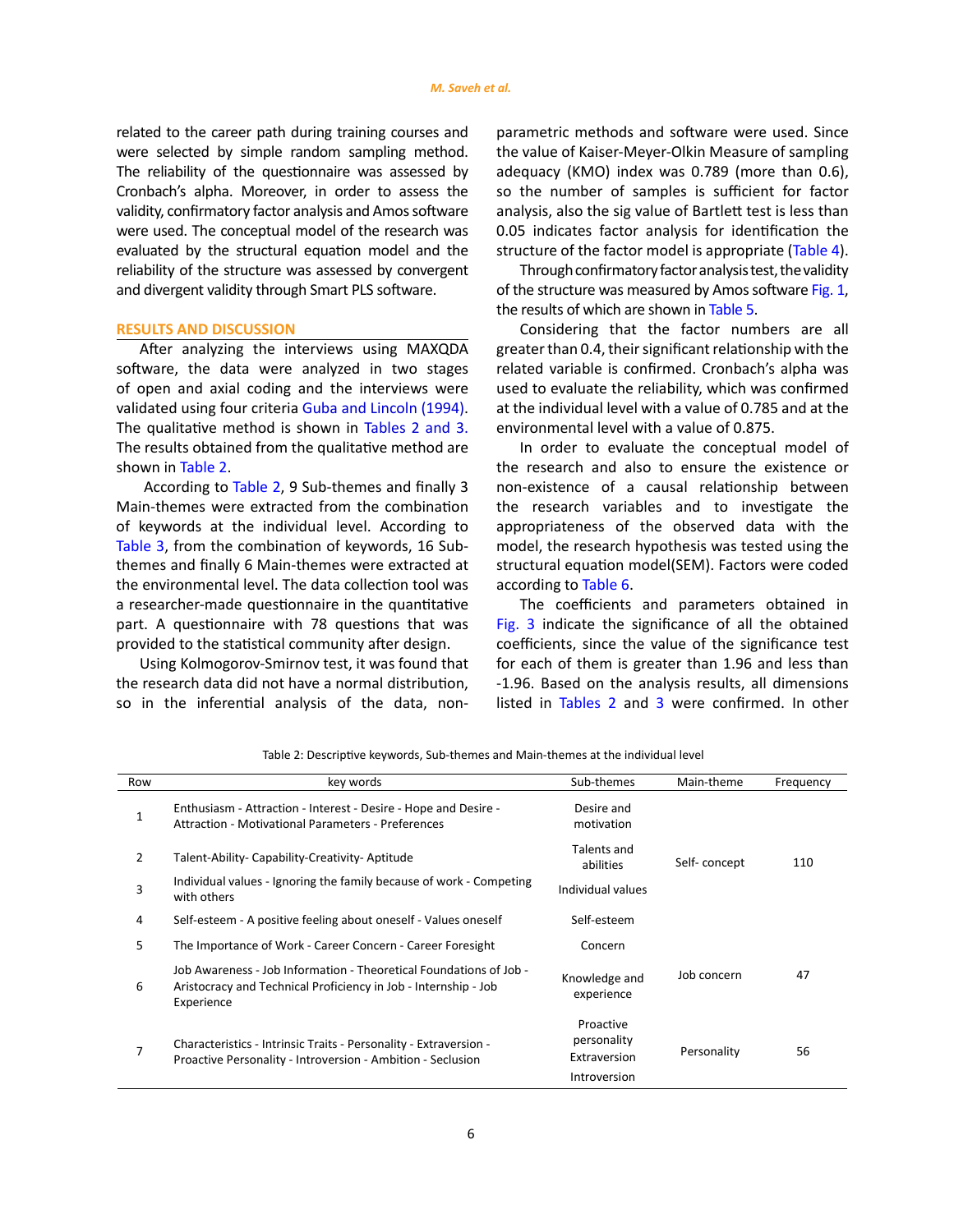| Row            | key words                                                                                                                                                                                   | Sub-themes                                                                     | Main-theme                 | Frequency |
|----------------|---------------------------------------------------------------------------------------------------------------------------------------------------------------------------------------------|--------------------------------------------------------------------------------|----------------------------|-----------|
| $\mathbf{1}$   | Influential people - The importance of key people for<br>the individual - The role of teacher and neighbor and                                                                              | Patterns                                                                       |                            |           |
| $\overline{2}$ | Friends' comments - The people the person interacts<br>with-The feedback that peers give to the person-<br>The person's tagging by friends- The importance of a<br>better job among friends | <b>Influencers</b>                                                             | <b>Key Characters</b>      | 25        |
| 3              | Prominent heroes- The role of the individual favorite<br>models                                                                                                                             | Type of activity of<br>heroes                                                  |                            |           |
| 4              | Charitable family - The serious role of money in the<br>family - The paradigm of the family                                                                                                 | Family values                                                                  |                            |           |
| 5              | Educational style - Relationships of family members -<br>Encouragement by the family - Attention to the child<br>- The degree of independence and individual<br>freedom                     | Family behavior                                                                | Family circumstances       | 55        |
| 6              | Economic status of the family - Family resources and<br>facilities - Family income                                                                                                          | Family economy                                                                 |                            |           |
| $\overline{7}$ | Family history - Customs and norms -<br>profession of the past                                                                                                                              | Customs                                                                        |                            |           |
| 8              | School environment-teachers, teaching methods-<br>teaching content                                                                                                                          | <b>Educational facilities</b><br><b>Educational content</b><br>Teaching method | <b>Training conditions</b> | 15        |
| 9              | Society Problems - Community Constraints -<br>Limitations and Problems of Life                                                                                                              | Limitations                                                                    |                            |           |
| 10             | Unemployment - Economic conditions of society -<br>labor market demands                                                                                                                     | Economic conditions of<br>the community                                        | Community<br>Conditions    | 47        |
| 11             | Prestige - Social paradigm - Social value chain -<br>Respected position - Valuation of the individual                                                                                       | Social values                                                                  |                            |           |
| 12             | Lifestyle in Movies - The values that are portrayed in<br>the movies-Technology                                                                                                             | Lifestyle in the media<br>Technology                                           | Media and<br>Technology    | 25        |
| 13             | Political conditions of society - Political stability -<br>Immigration                                                                                                                      | Political stability<br>Immigration                                             | Political condition        | 15        |

Table 3: Descriptive keywords, Sub-themes and Main-themes at the environmental level Table 3: Descriptive keywords, Sub-themes and Main-themes at the environmental level

Table 4: KMO and Bartlett test of the questionnaire Table 4: KMO and Bartlett test of the questionnaire

| Test KMO             | 0.789   |
|----------------------|---------|
| <b>Bartlett Test</b> | 0.93106 |
| Sig                  | 000.0   |

words, the significance of the obtained coefficients for these indicators was proved.

Average Variance Extracted (AVE) was used to measure the fit of the model, which shows the correlation of a structure with its indices. The mean extraction variance was 0.526 for individual factors and 0.643 for environmental factors, which has an acceptable convergent validity (Table 7).

To express the existence of partial correlations between the indices of one structure and the indices of other structures, discriminant validity (Fornell and Larker matrix) was used. The output of Smart PLS software indicates that the research model has good diagnostic validity (Table 8).

The overall fit of the model was assessed through the Goodness of Fit (GOF) criterion. This criterion is calculated using the following formula:

# GOF =  $\sqrt{\frac{1}{2}}$

The mean of Communalities is the mean of the common values of each construct and the mean of  $R^2$ of the endogenous constructs of the model.

Considering the three values of 0.01, 0.25 and 0.36 as weak, medium and strong values for GOF, the achievement of 0.573 in Table 9 shows a strong fit of the model.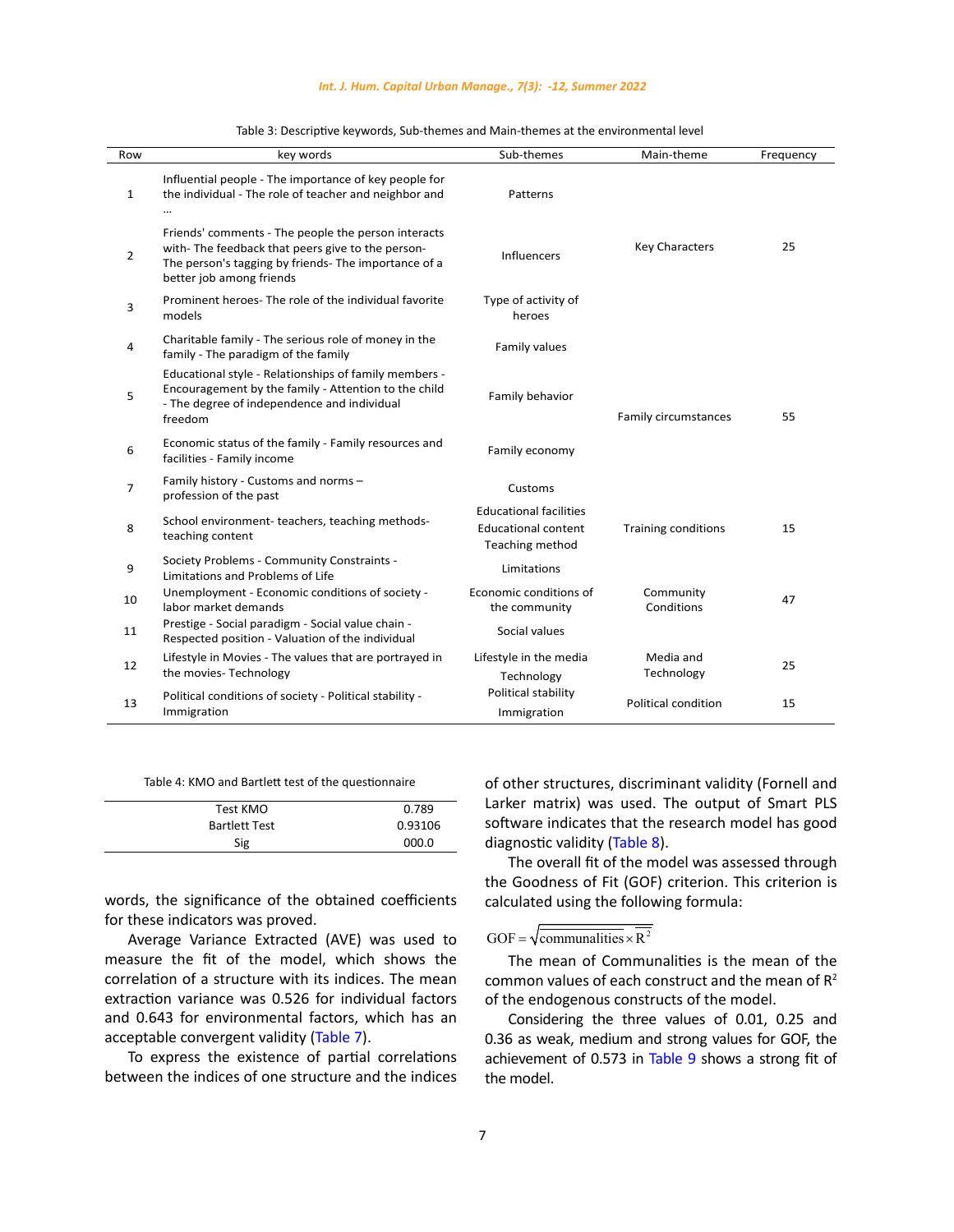### *Designing the model of factors affecting the career path*

| Factor                       | Indices                       | First-order factor analysis | Second-order factor analysis |
|------------------------------|-------------------------------|-----------------------------|------------------------------|
|                              | Self-concept                  | 0.823                       |                              |
| Individual factors           | Job concern                   | 0.594                       | 0.835                        |
|                              | Personality                   | 0.871                       |                              |
| <b>Environmental Factors</b> | Key personalities             | 0.703                       |                              |
|                              | Family circumstances          | 0.564                       |                              |
|                              | <b>Educational conditions</b> | 0.694                       | 0.894                        |
|                              | Community conditions          | 0.865                       |                              |
|                              | Media and Technology          | 0.853                       |                              |
|                              | political conditions          | 0.618                       |                              |

Table 5: Confirmatory factor analysis of the first and second order Table 5: Confirmatory factor analysis of the first and second order



Fig. 1: First and second order factor analysis

### *Discussion*

To draw the final model of the research, in the first stage, the theoretical foundations and research background were examined and the initial indicators of the model were extracted. The data were collected and analyzed using a questionnaire tool and structural equation modeling. The model of factors influencing the formation of career path with a postmodern approach, consists of 3 Main-themes, 9 Sub-themes and 38 keywords at the individual level and 6 Main-themes, 16 Sub-themes and 46 keywords at the environmental level. It is noteworthy that some themes and codes have been identified for the first time. In this model, at the individual level, 3 Main-themes were identified in the form of 9 Sub-themes: self-concept, job concern, personality. In the self-concept theme, indicators of desire and motivation, talent and ability, individual values, and self-esteem were identified, which were also found by Zikic and Klehe (2006), the impact of self-concept and individual values on the formation of futurism was consistent with the work of Parker *et al*. (2011). The results of the studies of Zhang *et al*. (2016) and the research of Cai *et al*. (2015) show that



S MOdel, at Tig. 2: Conceptual model of factors affecting the formation of career path with a postmodern approach

self-esteem and proactive personality are effective on the future work self that is consistent with the results of this study. The results of research by Savickas (2016) which states that career path concerns affect a person's career future, are in line with the findings of this study. In the present model of this study, at the environmental level, 6 Main-themes were identified in the form of 16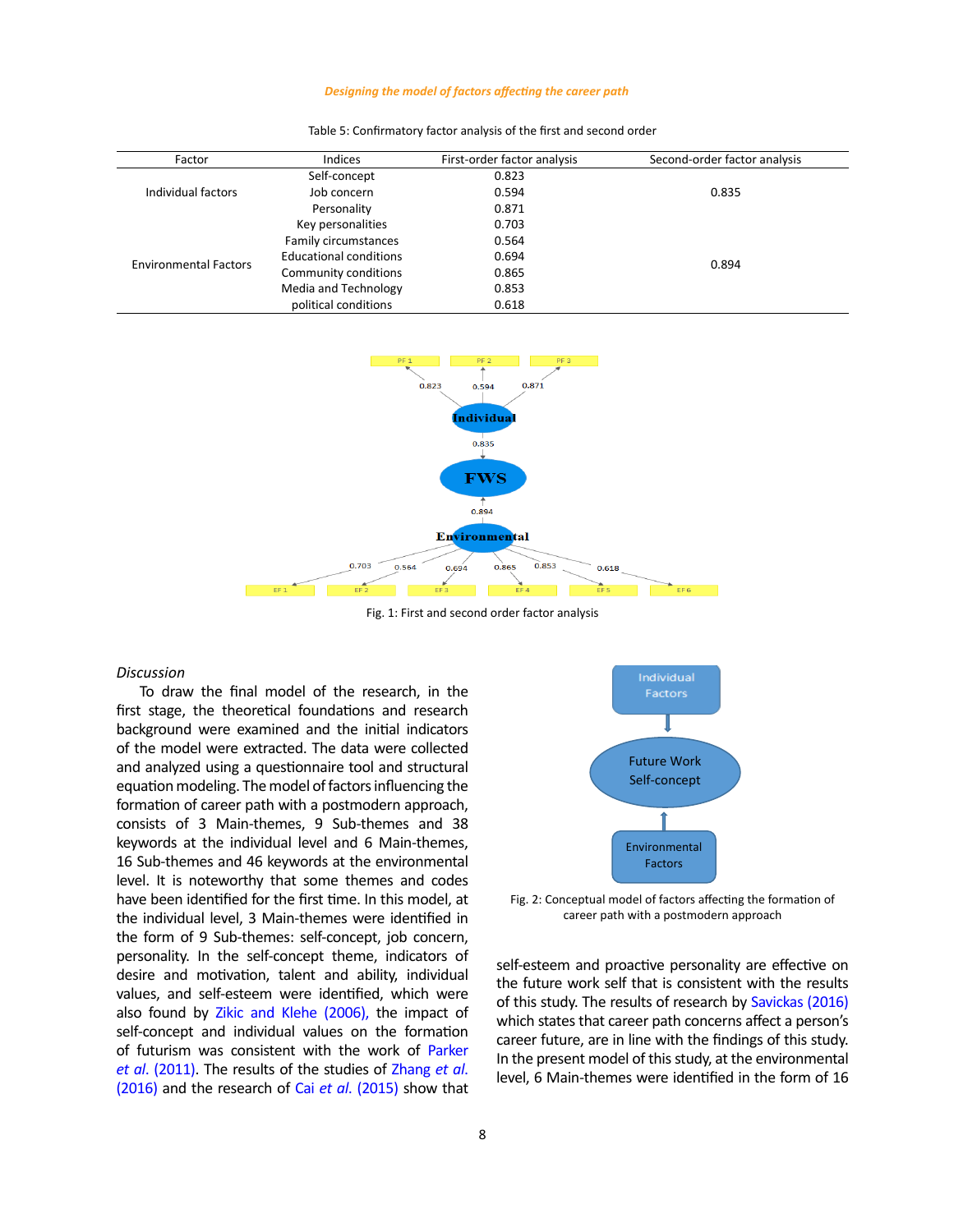# *Int. J. Hum. Capital Urban Manage., 7(3): -12, Summer 2022*

| Factors                      | Indices                       | Abbreviations   |
|------------------------------|-------------------------------|-----------------|
|                              | Self-concept                  | PF1             |
| <b>Individual Factors</b>    | Job concern                   | PF <sub>2</sub> |
|                              | Personality                   | PF3             |
|                              | Key personalities             | EF1             |
|                              | Family circumstances          | EF <sub>2</sub> |
| <b>Environmental Factors</b> | <b>Educational conditions</b> | EF3             |
|                              | Community conditions          | EF4             |
|                              | Media and Technology          | EF5             |
|                              | political conditions          | EF6             |

# Table 6: Guide to Identifying the Abbreviations of Model Variables Table 6: Guide to Identifying the Abbreviations of Model Variables



Table 7. Mean extraction variance (convergent validity) Table 7. Mean extraction variance (convergent validity)

| Factors                      | <b>AVE</b> | Situation |
|------------------------------|------------|-----------|
| Individual Factors           | 526317.ا   | Confirmed |
| <b>Environmental Factors</b> | 0.643690   | Confirmed |

# Table 8: Fornell and Larker matrix (divergent validity) Table 8: Fornell and Larker matrix (divergent validity)

| Factors                      | Individual Factors | <b>Environmental Factors</b> |
|------------------------------|--------------------|------------------------------|
| <b>Individual Factors</b>    | 0.86               |                              |
| <b>Environmental Factors</b> | 0.43               | 0.92                         |

Sub-themes, which are: personalities, family conditions, educational conditions, social conditions, media and technology, and political conditions. In the theme of key characters, the characteristics of the role of the individual favorite models, influential people, and the type of activity of the heroes were identified, and these findings are very much in line with the Savickas (2016) and Sharf (2016) studies, who stated that key characters play an important role. Their role in the future is onesided, and the person chooses to imitate parents,

|             | Table 9: Results of the overall model fit |       |
|-------------|-------------------------------------------|-------|
| Communality | R2                                        | GOF   |
| 0.626       | 0.496                                     | 0.573 |

teachers, friends, and other people with whom the person somehow interacts. In the family status theme, the family values index, family behavior, family economy, and customs influence the formation of a person's work prospects which are also found by Wu and Parker (2011) and Parker *et al*. (2011) are in line with the effects of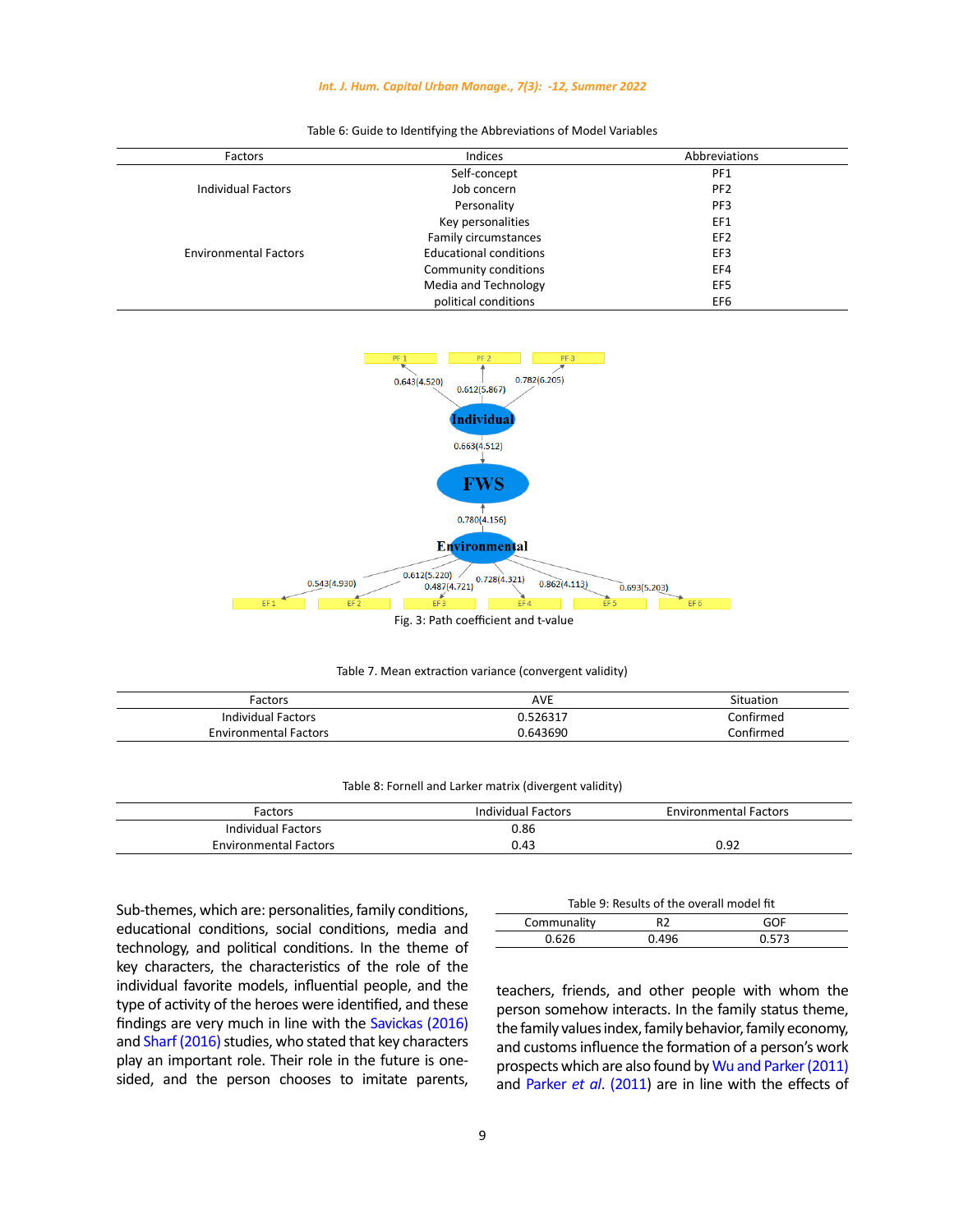coordinated environmental features. In the theme of educational conditions, the index of the impact of education and counseling on the formation of people's career path was identified, which was in line with the results of Urdzinca-Merca and Dislere (2018) and Falco and Shaheed (2021). The results also showed that in the theme of social conditions, indicators of constraints, societal economic conditions, and social values are influential on the formation of future work self, and the findings of Savickas (2016) and Gottfredson (2002) theory also show this alignment. In the Media and Technology theme, the media lifestyle index influences the formation of future work self, a finding consistent with Sharf (2016), who states that television personalities play an important role in decision-making about work. This research has been conducted with the aim of presenting a model of factors affecting the formation of career path with a postmodern approach. According to the postmodern approach and focus on creating personenvironment fit, individual factors (self-concept, job concern and personality) and environmental factors (key personalities, family conditions, educational conditions, community conditions, media and technology and political conditions) which affect the career path of the individual were identified. By identifying these factors and according to the needs of the labor market, the career path of individuals can be guided.

### **CONCLUSION**

Career decision making, as postmodern approaches suggest, is a continuous process that is defined throughout a person's life as career aspirations, field of study, organization selection, attainment of a particular position. But what are the impressive factors behind these decisions is not properly defined. But the reason for this difference and diversity in an individual's responses and in what circumstances decisions are made and what effect the decision factors is not clear. Today, numerous staff changes and many changes in the career path of individuals reflect the fact that the postmodern approach has been formed in accordance with the developments of the present century and individual models for the career path are designed by individuals themselves. The concept of future work self, which expresses a person's mental image of future work, originates from a postmodern approach and determines a person's career path. This image is formed in the individual's mind and develops and changes over time. Future work self is an important source of motivation and an important prerequisite for achieving the desired attachment, participation and performance of individuals. Even though more than 50 years have passed since career path was first looked at, this topic is still of interest to many scientists and researchers are investigating various related aspects and factors, but the research gap in the postmodern career path approach and in particular in the concept of futures research is something that the current study have taken a step towards a better understanding of this concept and has designed and explained the model of factors that influence the formation of the career trajectory, but there are still many factors that need more research to better understand the issue.

### *Suggestions*

Based on the experiences gained from this research, the following suggestions are presented:

- **.**In tests and interviews, organizations should recruit people whose job concerns are in line with the goals and missions of the organization, according to the individual factors influencing the formation of work prospects.
- **.** Tehran Municipality in the field of education of citizens should inform families of the impact of key personalities, values that govern the family and customs on the formation of the career path of individuals by holding counseling courses.
- **.** Due to the mismatch between supply and demand in our country's labor market, it is possible to take an effective step to increase people's awareness of various jobs through education and display of lifestyles in the media and make people interested in jobs needed by society.
- **.** By developing concepts related to future work self and publishing and expanding the teaching of these concepts in universities, the limitations related to the lack of internal scientific research and the small number of knowledgeable experts about future work self can be eliminated.
- **.** Due to the novelty of this topic, researchers can use the theoretical foundations of this research as a criterion and based on it, propose and test several hypotheses. This research can be the source of other research and help to develop knowledge in this area.
- **.**In future researches, the statistical population can be the employees of different organizations and even individual and environmental factors that affect the future of students.
- **.** Considering that future work self is influenced by various factors during a person's life, conducting longitudinal research can provide many achievements.
- **.** Organizations, especially in the field of human resources of Tehran Municipality, according to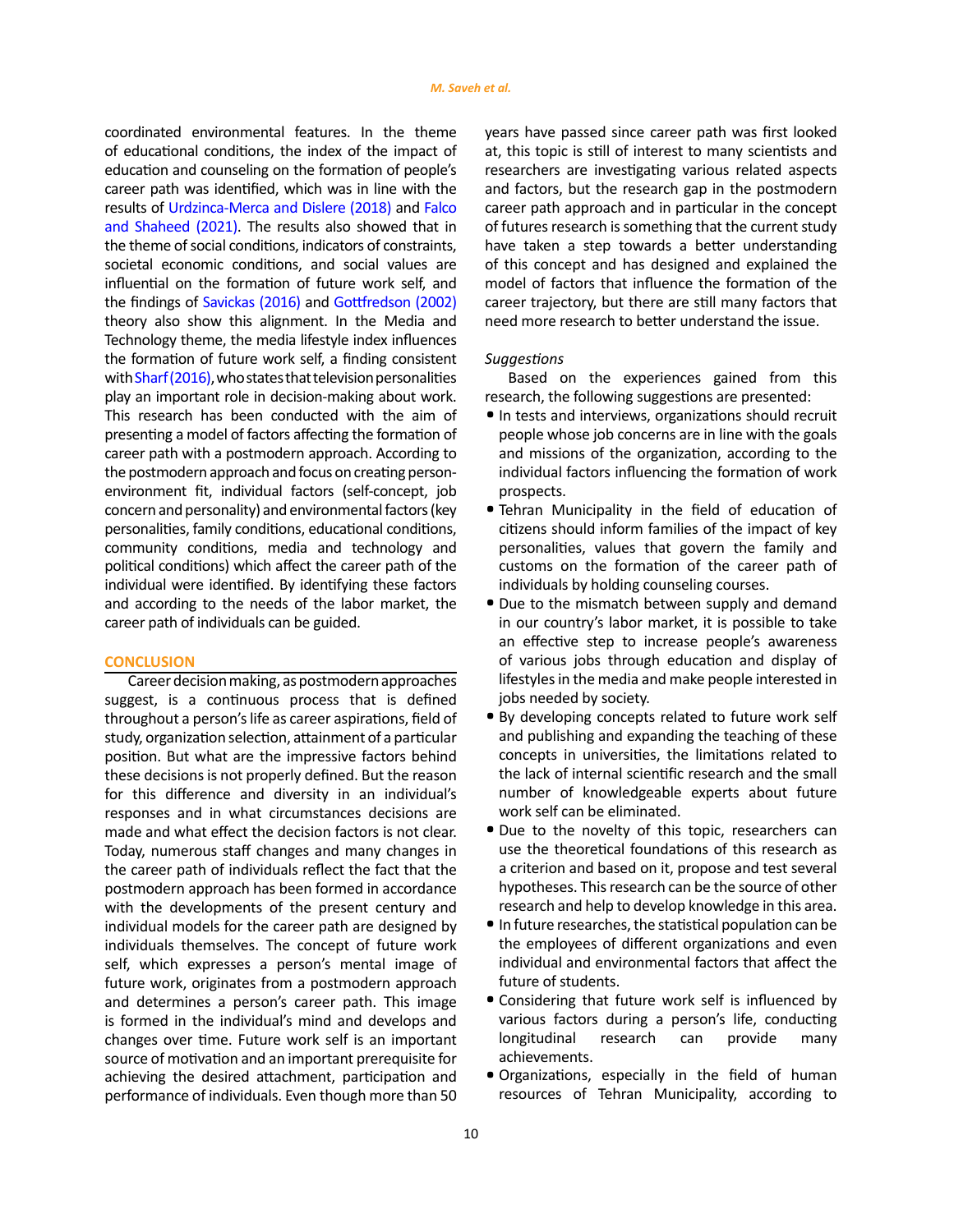the results of this research, can more accurately pathologize the causes of numerous requests of employees to change jobs and positions.

# *Limitation*

The limitations of the current study include the small number of national and international scientific researches and studies, related to future work self, and the small number of experts related to the subject.

# **AUTHOR CONTRIBUTIONS**

M. Saveh reviewed the literature, collected, analyzed and interpreted the data. D. Gholamzadeh in charge of correspondence, reviewed the results and the text editing. H. Safarzadeh was responsible for reviewing the literature and interpreting the data.

### **ACKNOWLEDGEMENT**

The authors would like to express their gratitude to the professors and experts in the field of human resource management, psychology, career counseling and also the middle managers and the human resource experts of the Municipality of Tehran who provided information in interviews and helped the researchers to complete the questionnaires.

#### **CONFLICT OF INTEREST**

The authors have no conflict of interest to be declared concerning this review paper. Also, the authors have checked all the ethical affairs comprising duplicates, misconduct, data making, informed consent, and plagiarism.

### **OPEN ACCESS**

This article is licensed under a Creative Commons Attribution 4.0 International License, which permits use, sharing, adaptation, distribution and reproduction in any medium or format, as long as you give appropriate credit to the original author(s) and the source, provide a link to the Creative Commons license, and indicate if changes were made. The images or other third party material in this article are included in the article's Creative Commons license, unless indicated otherwise in a credit line to the material. If material is not included in the article's Creative Commons license and your intended use is not permitted by statutory regulation or exceeds the permitted use, you will need to obtain permission directly from the copyright holder. To view a copy of this license, visit: http://creativecommons. org/licenses/by/4.0/

# **PUBLISHER'S NOTE**

Tehran Urban Planning and Research Center remains neutral with regard to jurisdictional claims in published maps and institutional afflictions.

### **ABBREVIATIONS**

| AVE        | Average Variance Extracted                         |
|------------|----------------------------------------------------|
| <b>FWS</b> | <b>Future Work Self</b>                            |
| GOF        | Goodness Of Fit                                    |
| KMO        | Kaiser-Meyer-Olkin Measure of<br>sampling adequacy |

### **REFERENCES**

- [Andreas, M., \(2003\). Validity and reliability tests in case study research:](https://www.emerald.com/insight/content/doi/10.1108/13522750310470055/full/html?src=recsys&fullSc=1&fullSc=1&fullSc=1&mbSc=1&fullSc=1) [a literature review with "hands-on applications for each research](https://www.emerald.com/insight/content/doi/10.1108/13522750310470055/full/html?src=recsys&fullSc=1&fullSc=1&fullSc=1&mbSc=1&fullSc=1) [phase. Qual. Market Res. Int. J., 6\(2\): 75-86](https://www.emerald.com/insight/content/doi/10.1108/13522750310470055/full/html?src=recsys&fullSc=1&fullSc=1&fullSc=1&mbSc=1&fullSc=1) **(12 pages)**.
- [Abbaszadeh, M., \(2012\). Reflections on the validity and reliability of](https://jas.ui.ac.ir/article_18250.html) [qualitative research. Appl. Sociol., 1: 19-34](https://jas.ui.ac.ir/article_18250.html) **(16 pages). (**In Persian)
- [Arthur, M.B.; Rousseau, D.M., \(1996\). The boundaryless career: A](https://www.researchgate.net/publication/276010277_The_Boundaryless_Career_A_New_Employment_Principle_for_a_New_Organizational_Era) [new employment principle for a new organizational era. New York:](https://www.researchgate.net/publication/276010277_The_Boundaryless_Career_A_New_Employment_Principle_for_a_New_Organizational_Era) [NY:Oxford University Press.](https://www.researchgate.net/publication/276010277_The_Boundaryless_Career_A_New_Employment_Principle_for_a_New_Organizational_Era)
- [Bowen, C.; Bowen, W., \(2008\). Content analysis in Kaifeng Yang and](https://www.routledge.com/Handbook-of-Research-Methods-in-Public-Administration/Miller-Yang/p/book/9780849353840) [Gerald Miller. Taylor and Francis.](https://www.routledge.com/Handbook-of-Research-Methods-in-Public-Administration/Miller-Yang/p/book/9780849353840)
- [Brandtstädter, J., \(1999\). The self in action and development. Action](https://books.google.com/books?hl=en&lr=&id=-zM5DQAAQBAJ&oi=fnd&pg=PP1&dq=Action+%26+self-development:+Theory+and+research+through+the+life+span&ots=1uzLS128Wh&sig=ATOZig1wQS8V6uwUhmMullQjyJw#v=onepage&q=Action %26 self-development%3A Theory and research through the life span&f=false) [and self-development. 37-65](https://books.google.com/books?hl=en&lr=&id=-zM5DQAAQBAJ&oi=fnd&pg=PP1&dq=Action+%26+self-development:+Theory+and+research+through+the+life+span&ots=1uzLS128Wh&sig=ATOZig1wQS8V6uwUhmMullQjyJw#v=onepage&q=Action %26 self-development%3A Theory and research through the life span&f=false) **(29 pages)**.
- [Brott, P., \(2004\). Constructivist assessment in career counseling. J.](https://link.springer.com/article/10.1023/B:JOCD.0000015539.21158.53) [Career Dev., 30: 189-200](https://link.springer.com/article/10.1023/B:JOCD.0000015539.21158.53) **(12 pages)**.
- [Brown, S.D.; McPartland, E.B.; Walsh, W.B.; Savickas, M.L., \(2005\).](https://www.tandfonline.com/doi/abs/10.1080/03069885.2015.1082381?journalCode=cbjg20) [Career interventions: Current status and future directions.](https://www.tandfonline.com/doi/abs/10.1080/03069885.2015.1082381?journalCode=cbjg20) [Handbook of vocational psychology: Theory Res. Pract., 3: 195-226](https://www.tandfonline.com/doi/abs/10.1080/03069885.2015.1082381?journalCode=cbjg20) **[\(32 pages\)](https://www.tandfonline.com/doi/abs/10.1080/03069885.2015.1082381?journalCode=cbjg20)**.
- [Campion, E.D.; Caza, B.B.; Moss, S.E., \(2020\). Multiple jobholding:](https://journals.sagepub.com/doi/abs/10.1177/0149206319882756) [An integrative systematic review and future research agenda. J.](https://journals.sagepub.com/doi/abs/10.1177/0149206319882756) [Manage., 46\(1\): 165-191](https://journals.sagepub.com/doi/abs/10.1177/0149206319882756) **(27 pages)[.](https://www.sciencedirect.com/science/article/abs/pii/S0001879114001237)**
- [Cai, Z.; Guan, Y.; Li, H.; Shi, W.; Guo, K.; Liu, Y.; Li, Q.; Han, X.; Jiang,](https://www.sciencedirect.com/science/article/abs/pii/S0001879114001237) [P.; Fang, Z.; Hua, H., \(2015\). Self-esteem and proactive personality](https://www.sciencedirect.com/science/article/abs/pii/S0001879114001237) [as predictors of future work self and career adaptability: An](https://www.sciencedirect.com/science/article/abs/pii/S0001879114001237) [examination of mediating and moderating processes. J. Vocat.](https://www.sciencedirect.com/science/article/abs/pii/S0001879114001237) [Behav., 86: 86-94](https://www.sciencedirect.com/science/article/abs/pii/S0001879114001237) **(9 pages).**
- [Clarke, V. Braun, V. \(2006\). Using thematic analysis in psychology. Q.](https://www.tandfonline.com/doi/abs/10.1191/1478088706QP063OA) [Res. Psychol., 3 \(2\): 77-101](https://www.tandfonline.com/doi/abs/10.1191/1478088706QP063OA) **(25 pages).**
- [Falco, L.D.; Shaheed, C., \(2021\). Putting theory into practice: A](https://www.tandfonline.com/doi/abs/10.1080/01933922.2020.1867678) [conceptual framework for career group counseling in school](https://www.tandfonline.com/doi/abs/10.1080/01933922.2020.1867678) [settings. J. Special. Group Work, 46\(1\): 6-19](https://www.tandfonline.com/doi/abs/10.1080/01933922.2020.1867678) **(14 pages).**
- [Frese, M.; Fay, D., \(2001\). 4. Personal initiative: An active performance](https://www.sciencedirect.com/science/article/abs/pii/S0191308501230056) [concept for work in the 21st century. Res. Organ. Behav., 23: 133-](https://www.sciencedirect.com/science/article/abs/pii/S0191308501230056) 187 **[\(55 pages\).](https://www.sciencedirect.com/science/article/abs/pii/S0191308501230056)**
- [Gottfredson, L.S., \(2002\). Gottfredson's theory of circumscription,](https://books.google.com/books?hl=en&lr=&id=U0SZRvNz4S8C&oi=fnd&pg=PA85&dq=Gottfredson%27s+theory+of+circumscription,compromise+and+self-creation&ots=jQB3uBv6Ch&sig=k3ZJt3SUHKTpGp8RyjQQLBsEOgI#v=onepage&q=Gottfredson) [compromise, and self-creation. Career Choice Dev., 4: 85-148](https://books.google.com/books?hl=en&lr=&id=U0SZRvNz4S8C&oi=fnd&pg=PA85&dq=Gottfredson%27s+theory+of+circumscription,compromise+and+self-creation&ots=jQB3uBv6Ch&sig=k3ZJt3SUHKTpGp8RyjQQLBsEOgI#v=onepage&q=Gottfredson) **(64 [pages\).](https://books.google.com/books?hl=en&lr=&id=U0SZRvNz4S8C&oi=fnd&pg=PA85&dq=Gottfredson%27s+theory+of+circumscription,compromise+and+self-creation&ots=jQB3uBv6Ch&sig=k3ZJt3SUHKTpGp8RyjQQLBsEOgI#v=onepage&q=Gottfredson)**
- [Grant, A.M.; Ashford, S.J., \(2008\). The dynamics of proactivity at work.](https://www.sciencedirect.com/science/article/abs/pii/S0191308508000038) [Res. Organ. Behav., 28: 3-34](https://www.sciencedirect.com/science/article/abs/pii/S0191308508000038) **(32 pages)**.
- [Gyansah, S.T., Guantai, H.K., \(2018\). Career Development in](http://www.mdpi.gov.gh/wp-content/uploads/2021/01/SamuelandHellenEJBM.pdf) [Organizations: Placing the Organization and Employee on the same](http://www.mdpi.gov.gh/wp-content/uploads/2021/01/SamuelandHellenEJBM.pdf) [pedestal to enhance maximum productivity. Eur. J. Bus. Manage.,](http://www.mdpi.gov.gh/wp-content/uploads/2021/01/SamuelandHellenEJBM.pdf) [10\(14\): 40-45 \(6 pages\).](http://www.mdpi.gov.gh/wp-content/uploads/2021/01/SamuelandHellenEJBM.pdf)
- [Goodson, I.; Gill, S.R., \(2011\). Narrative pedagogy: Life history and](https://books.google.com/books?hl=en&lr=&id=NJU2_-nAihEC&oi=fnd&pg=PR9&dq=Postmodern+approaches+are+not+subject+to+a+specific+pattern+such+as+the+traditional+and+modern+approaches+and+focus+more+on+understanding+the+life+story+of+people+and+the+story+and+anecdote+of+life.&ots=5-qTFGmVPX&sig=emALliQeFz6LlHawqA5XcXUx444) [learning. 386: Peter Lang.](https://books.google.com/books?hl=en&lr=&id=NJU2_-nAihEC&oi=fnd&pg=PR9&dq=Postmodern+approaches+are+not+subject+to+a+specific+pattern+such+as+the+traditional+and+modern+approaches+and+focus+more+on+understanding+the+life+story+of+people+and+the+story+and+anecdote+of+life.&ots=5-qTFGmVPX&sig=emALliQeFz6LlHawqA5XcXUx444)